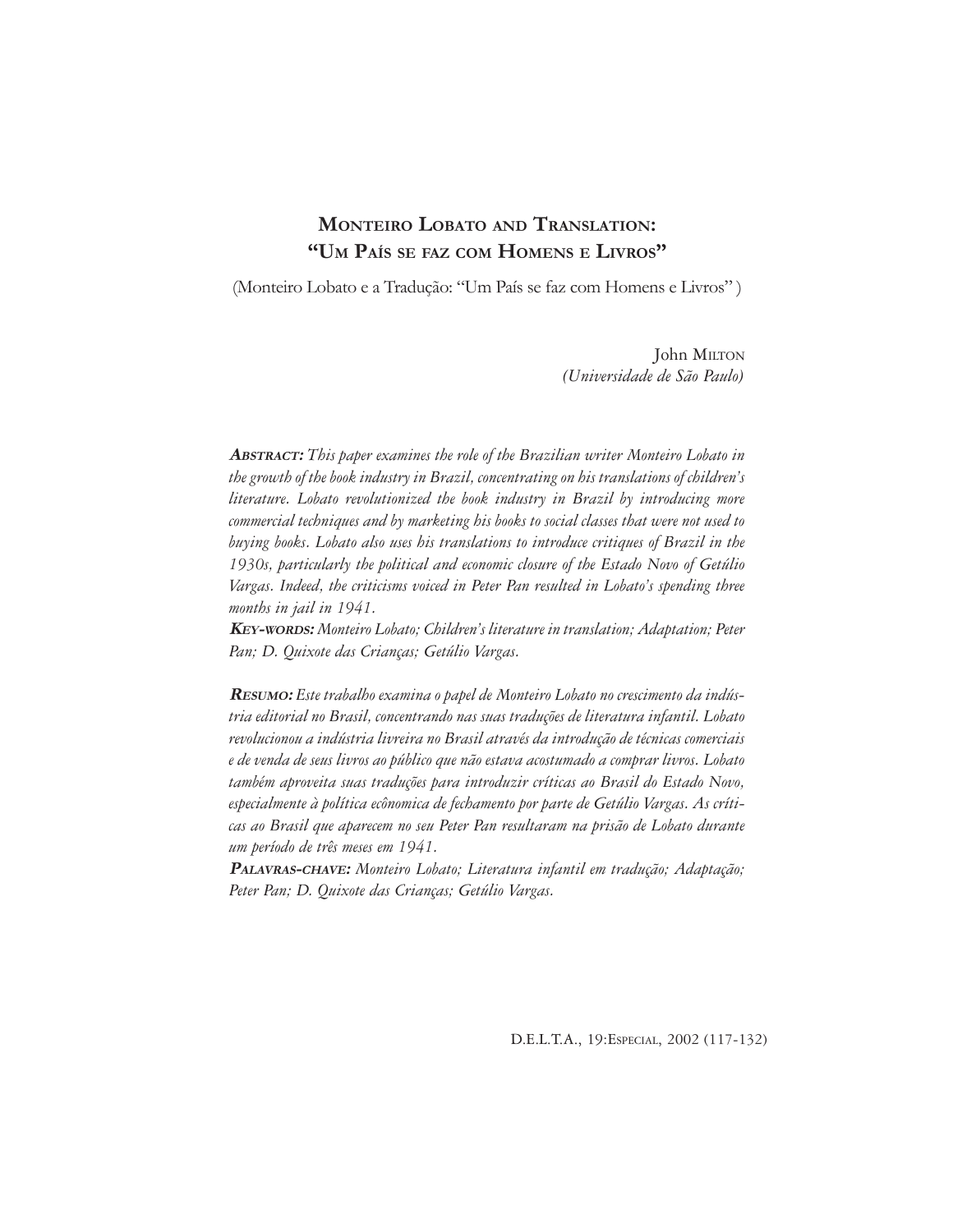## **The Growth of the Book Industry in Brazil and Argentina**

In "*An Item Called Books*: Translations and Publishers' Collections" (Pagano 2000), Adriana Pagano discusses the reasons why the 1930s and 1940s were a period of immense growth in the book industry and Brazil and Argentina. A number of factors made it possible for the South American market to grow considerably in the 1930s and 1940s. Firstly, the Spanish Civil War forced a large number of publishing houses to leave Spain and set up in South America, mainly in Mexico and Argentina. The Second World War, and more particularly, the German submarine blockade of the Atlantic, prevented European books, mainly those from France, from reaching South America.

Book production inside Brazil increased substantially after Getúlio Vargas' nationalist insurgents in 1930 defeated the forces of the *República Velha* and, despite an unstable economic situation right through the 1930s, continued increasing right through the period of the Second World War. The government's ensuing policies had considerable effects on the book industry: a reform of basic teaching resulted in greater demand for school textbooks; and the devaluation of the Brazilian currency, the *mil-réis* (1930- 31) resulted in imported books becoming, for the first time, more expensive than those published in Brazil. This helped to increase the number of translations and reduce the number of imported French books, and also increase exports of books from Brazil to Portugal. Moreover, the precarious copyright situation of the period enabled publishers to openly infringe copyright laws, thus allowing for multiple translations of the same volume, which could be aimed at different markets.

Translations of successful literary works were usually a sound investment. If the work was in the public domain, then royalties were zero, and the chances of the foreign work being accepted by the Brazilian public which had always looked abroad were much better than those of a book written by an unknown Brazilian author.

The *Instituto Nacional do Livro* was set up by the Getúlio Vargas government to improve the distribution of books to public libraries. It reissued out-of-print classic Brazilian works and planned to publish the *Enciclopédia Brasileira*, a project which was based on the Italian encyclopedia, *Triccani*, which had been published under the auspices of Mussolini. However, this final project never got off the ground.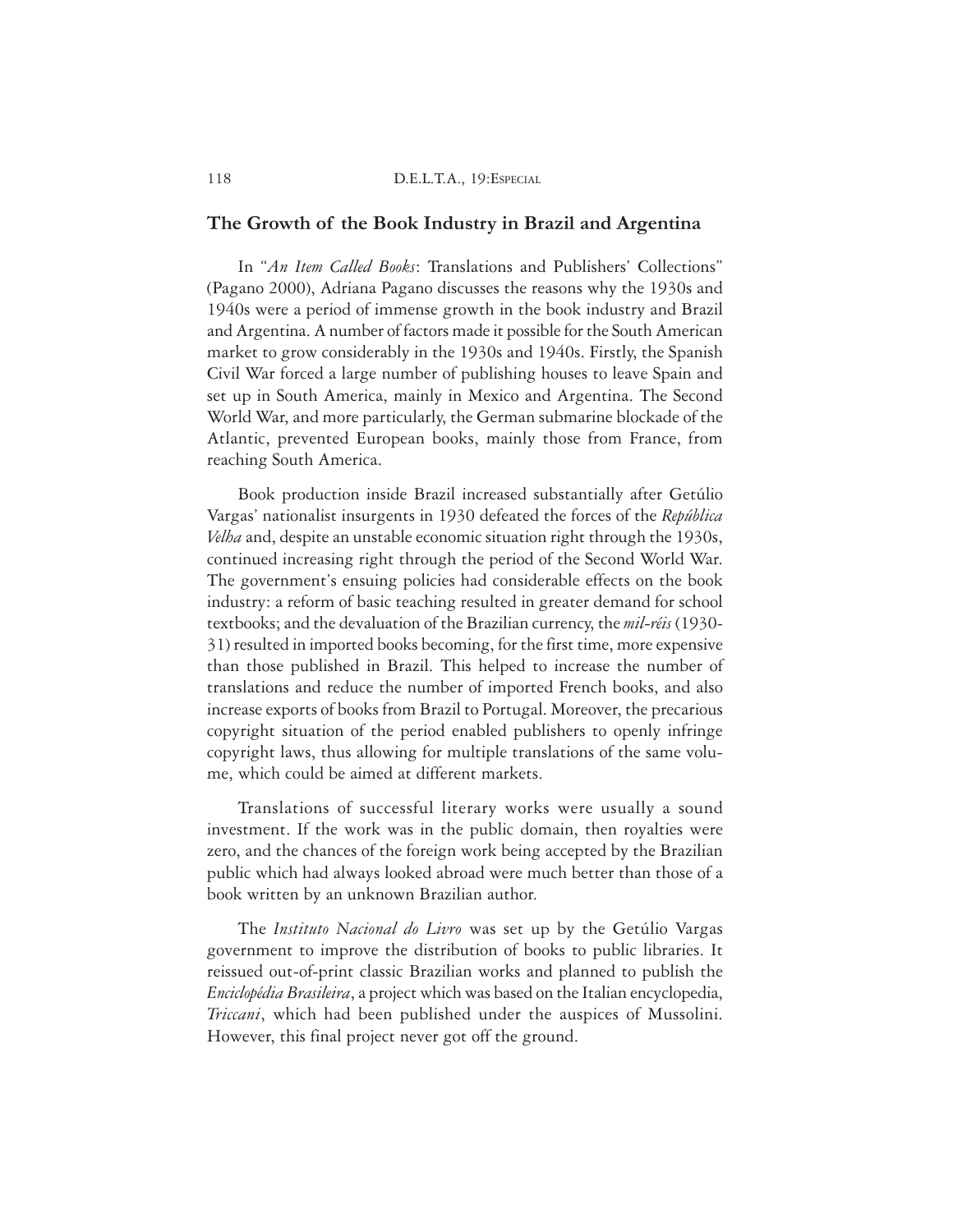A number of important publishing houses in both countries were established at this time: Editora Globo, Companhia Editora Nacional, Martins and José Olympio in Brazil, and Sudamericana, Losada, Emecé and Claridad in Argentina.

Both in Argentina and Brazil a large number of collections were issued, appealing to the lower-middle-class reader who possessed little cultural capital, who did not know foreign languages. The books translated and published for this new reader were generally for leisure purposes, often tie-ins with Hollywood films, in addition to feuillton novels, translated soap opera scripts, adapted screenplays, comics and cartoons.

A large number of collections were published in both countries "Grandes novelistas" [Great Novel Writers], "Grandes Ensayistas" [Great Essayists], "Os Grandes Livros Brasileiros" [Great Brazilian Books], "Obras Primas Universais" [Universal Masterpieces], "Novelistas Americanos Contemporáneos" [Contemporary Novel Writers of the Americas], "Biblioteca de Obras Famosas" [Library of Famous Books].

Each collection often brought together a wide variety of authors. For example, the Brazilian collections "Biblioteca dos Séculos" [Library of the Centuries] or "Coleção Globo" [Globo Collection], published by Globo, and "Fogos Cruzados" [Cross-fire], published by José Olympio in Rio de Janeiro, include authors such as Montaigne, Laclos, Stendhal, Flaubert, Maupassant, Verlaine, Balzac, Plato, Shakespeare, Fielding, Emily Brontë, Dickens, Nietzsche, Tolstoy and Poe. This is also the case with Argentine collections such as "Biblioteca Mundial Sopena" [Sopena World Library], published by Sopena, "Biblioteca Emecé de Obras Universales" [Emecé Library of Universal Books] or "Las Grandes Novelas de Nuestra Época" [Great Novels of Our Time], published by Losada. Thus a shape is given to the collection, and this "library shelf" may classify authors in a very different way to that which is conventionally used. The collection will plan the readers' reception, organizing their expectations of the text.

Such collections could be very profitable for the publishing houses, as the purchaser of the initial volume in the series was naturally induced to buy the second volume, and so on. It is also form of introducing fordism into the book industry. Monteiro Lobato was a great admirer of Henry Ford, visited his factory in Detroit, translated a number of Ford's writings, and believed that mass production techniques could be introduced into the book industry.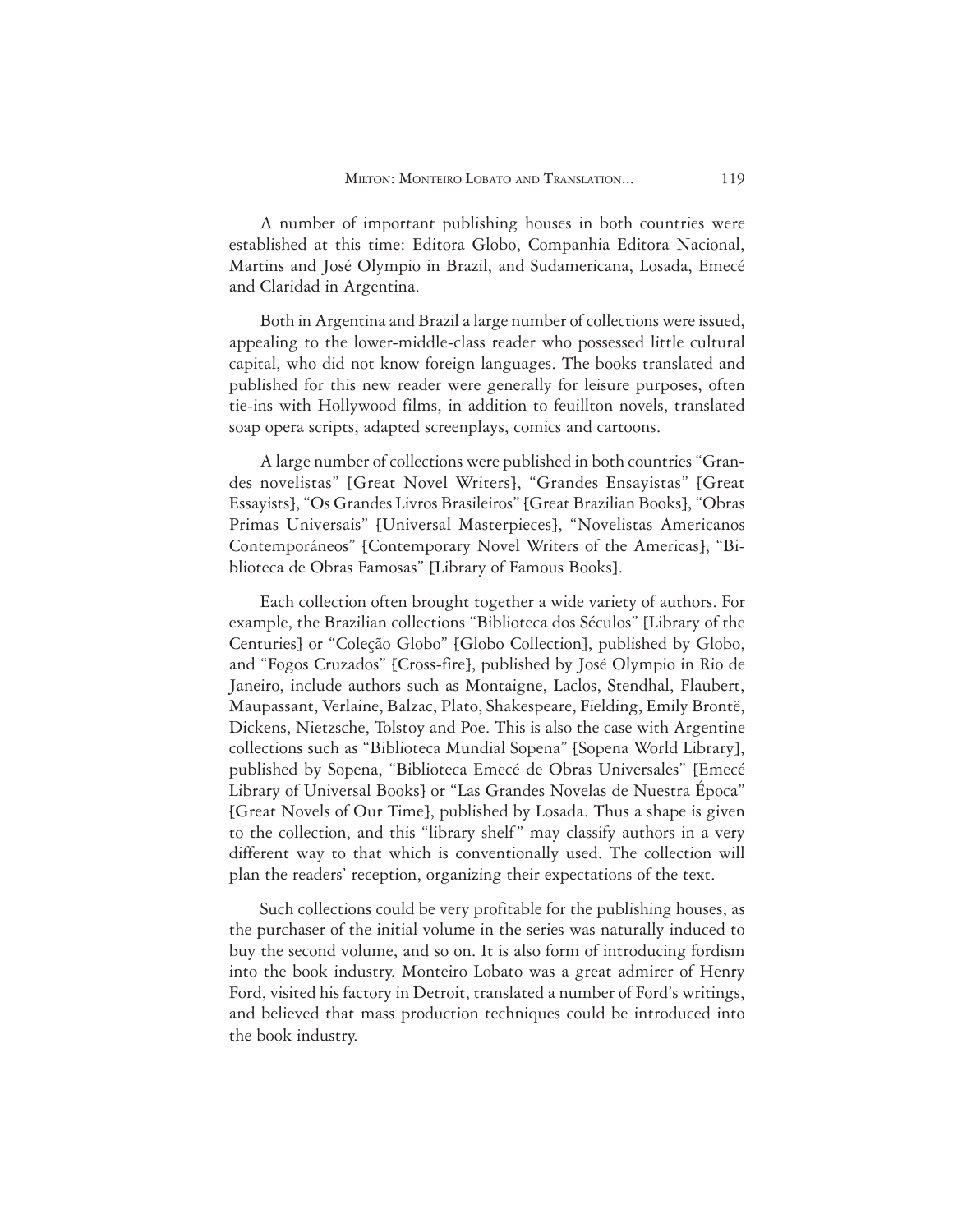Once the work is translated it becomes part of the national language and culture. The collections launched in Brazil played an important role in establishing the currency of Brazil on the international intellectual market. A number of collections are devoted to Brazilian subjects: "Biblioteca Pedagógica Brasileira" [Brazilian Pedagogical Library], which includes the famous series "Brasiliana" [Brazilian], "Grandes Livros do Brasil" [Great Brazilian Books], "Biblioteca Médica Brasileira" [Brazilian Medical Library], all published by Companhia Editora Nacional, or "Os Grandes Livros Brasileiros" [Great Brazilian Books] published by José Olympio. These collections were published alongside other series made up mostly of translated texts, such as the collections "Paratodos" [Forall], "Terramarear" [Landseaandair], "Biblioteca das Moças" [Library for Young Ladies], all published by Companhia Editora Nacional. José Olympio, for example, issued the collections "Documentos Brasileiros" [Brazilian Documents] and "Os Grandes Livros Brasileiros" [Great Brazilian Books] together with other series such as "Rubáiyát, Joias da Poesia Universal" [Rubáiyát, Gems of World Poetry] or "Fogos Cruzados" [Cross-fire], both mainly made up of translated foreign texts. Martins, for instance, launched the collections "Biblioteca Histórica Brasileira" [Brazilian Historical Library] and "Biblioteca de Literatura Brasileira" [Brazilian Literary Library] alongside a collection labelled "Excelsior", mostly containing translated books.

By contrast, Argentine publishing houses focused their attention more on integrating Argentine production into broader classes. Despite series devoted to national production, such as "Novelistas Argentinos Contemporáneos" [Contemporary Argentine Novelists] and "Autores Argentinos" [Argentine Authors], the majority of the collections locate Argentine works transnational identities. Here one can find the concept of "the Americas", frequently invoked by Argentine collections, is built upon a representation of North America, Central America and South America as sharing a common identity (e.g., in "Novelistas Americanos Contemporâneos" [Contemporary Novelists of the Americas] published by Emecé), "Biblioteca de Narradores de América" [Library of Writers of the Americas] issued by Futuro and "Colección Panamericana" [Pan-American Collection] published by the "Pan-American" house Jackson<sup>1</sup>.

 $1$  This publishing house operated in New York, Caracas, Montevideo, Buenos Aires, Lima, Santiago, Rio de Janeiro, Puerto Rico, Havana and Bogotá.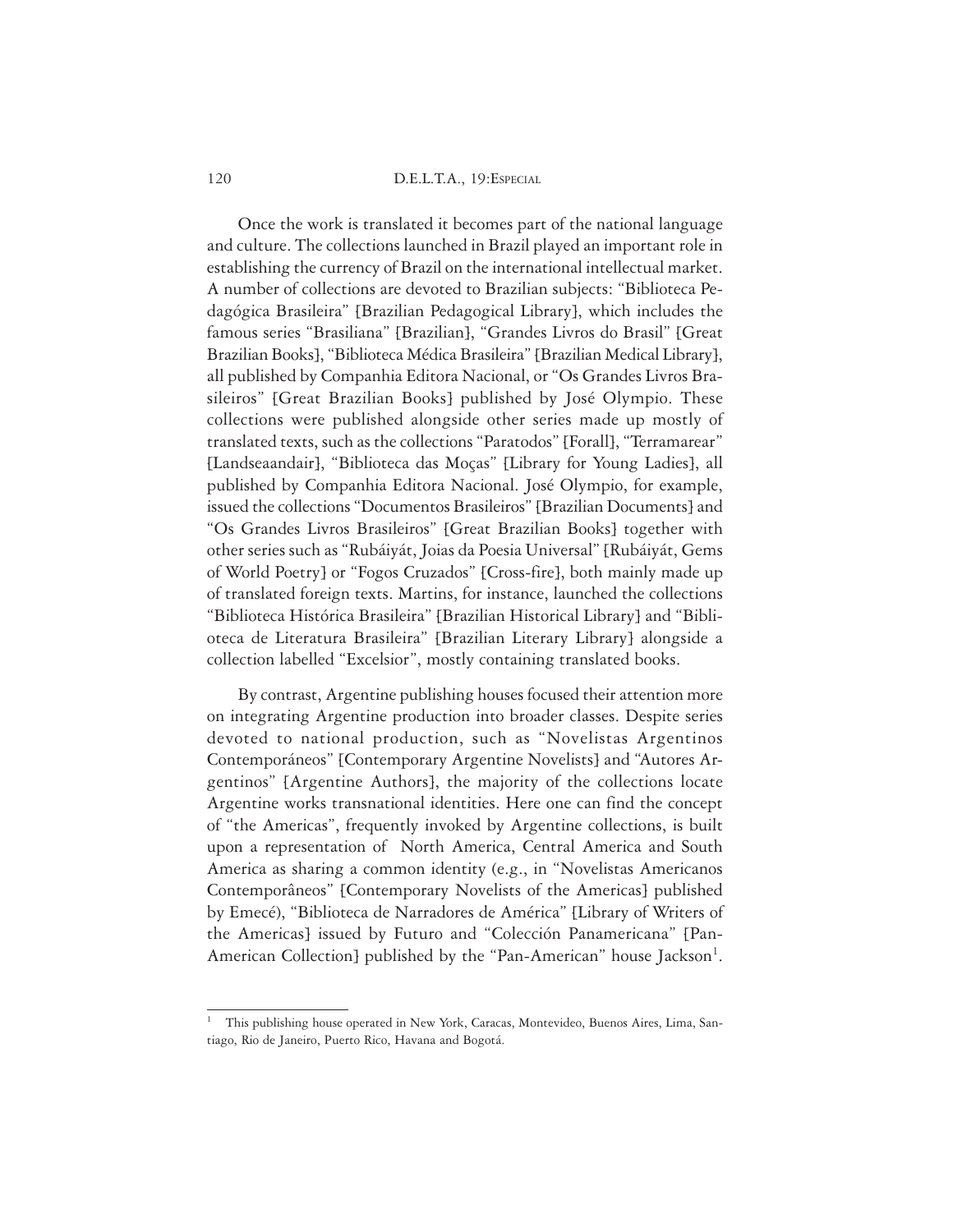This identity of the Americas is clearly seen in the authors included in "Colección Azul" [Blue Collection] from by the Argentine House Atlántida, which purported to cover "works, deeds and men of the Americas", bringing together works that had been canonized as representative of the Americas, such as José Hernández' *Martín Fierro* (Argentina), José Mármol's *Amalia* (Argentina), Jorge Isaacs' *Maria* (Colombia), Mark Twain's *Huckleberry Finn* (United States) and Euclides da Cunha's *Rebellion in the Backlands* (Brazil), as well as works on Abraham Lincoln, José de San Martín, Simón Bolivar and Benjamin Franklin. Another transnational identity addressed by some publishers is that of "Nuestra América", built upon Cuban Jose Marti's notion. The notion of "Latin America" was still little used and will have to wait till the late fifties and early sixties to influence editorial projects.

This period is often called "Golden Age" of the book industry and translation in Brazil. *Editora José Olympio* expanded greatly, and, in 1939 - 1940, published biographies of Nijinsky, Isadora Duncan, Tolstoy and Jack London, then introduced the *Fogos Cruzados* series, a selection of the most important world romances. *José Olympio* also published other foreign classics such as *A Mulher de Trinta Anos*, by Balzac, and *Humilhados e Ofendidos*, by Dostoevsky. *Editora Martins*, founded in 1941, published Dostoevsky, Bret Harte, Flaubert, O. Henry, Kipling, Poe and Mark Twain, and *Editora Saraiva*, which specialized in law books, from 1948, also invested in classics, publishing Machado de Assis, José de Alencar, Henry James and Edgar Allan Poe.

One of the most publishing achievements was that of the provincial publishing house, *Editora Globo de Porto Alegre*, which, from 1931 to 1956, published a considerable amount of fiction in translation, especially from English. The *Coleção Amarela,* published the detective fiction of Edgar Wallace, Agatha Christie, Sax Rohmer, G.K. Chesterton, Ellery Queen, Georges Simenon, and Dashiel Hammett and then, in 1933, began the *Coleção Nobel*, which, from 1933 to 1958, introduced Mann, Joyce, Gide, Virginia Woolf, Kafka, Aldous Huxley, Proust, Steinbeck, Pirandello and Faulkner to the Brazilian reading public (Amorim 108-110). Though the best-selling author in the collection was Somerset Maugham, *Em Busca do Tempo Perdido* was a commercial success, with a total number of 66,000 copies printed. Its *Biblioteca dos Séculos* published 25 titles, from 1942 to 1952, including *Guerra e Paz* (24,000 copies in 6 editions); *Grandes Esperanças* (11,000 in 3 editions); *Viagens de Gulliver* (9,000 in 2 editions); *O*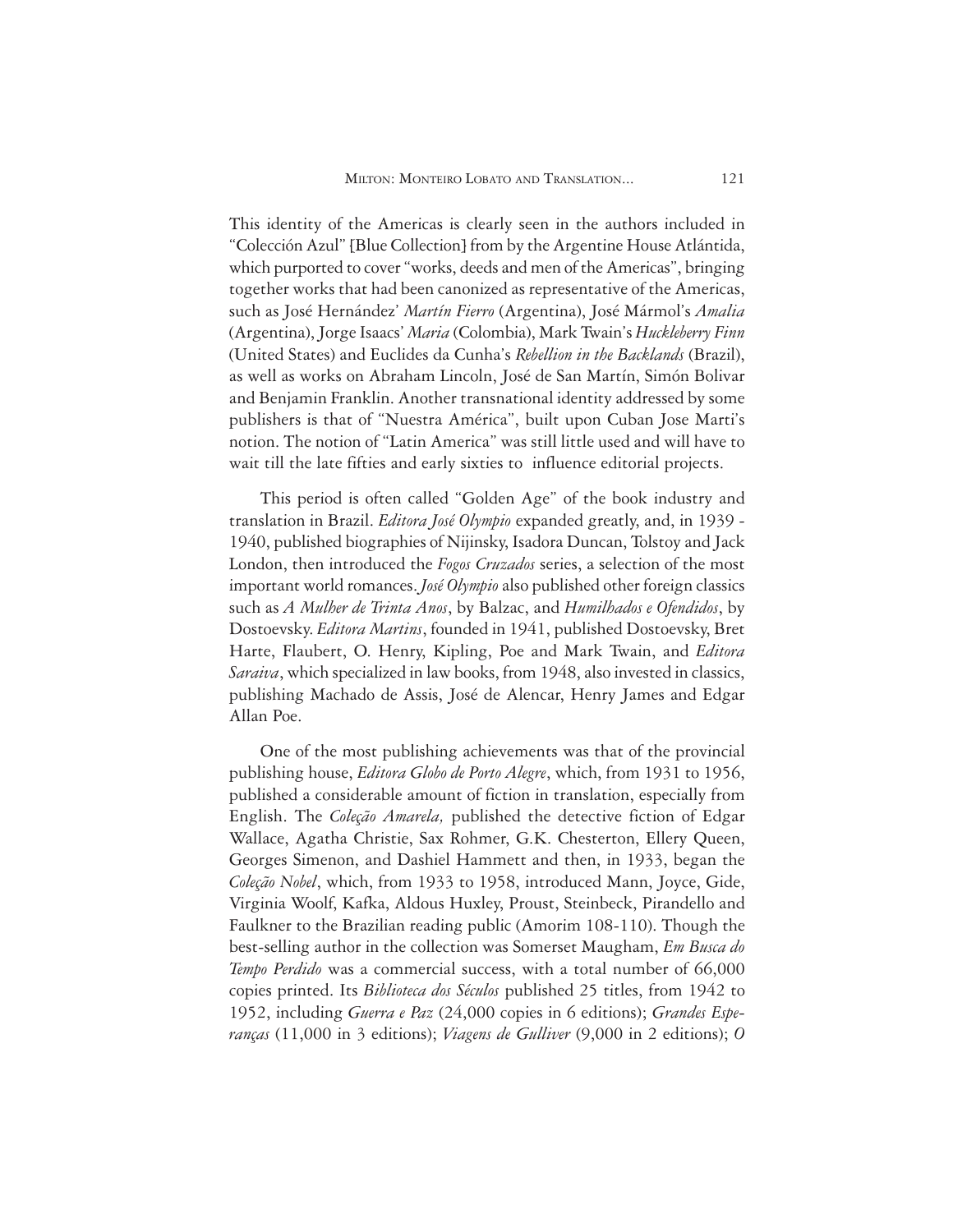*Vermelho e o Negro* (16,000 in 4 editions), in addition to collections of the works of Maupassant (21,000 in 4 editions); Poe (10,000 in 2) and Merimée (10,000 in two). But by far its most prestigious publication was a carefully annotated edition in 17 volumes of the *Comédia Humana* (1947-1955), organized by Paulo Ronai, with print runs from 20,000 (for the first in the series to 9,000 (for the last volumes in the series) (Amorim:157-159). Its children's series also included Lewis Carroll and Robert Louis Stevenson.

In addition, after the entry of Brazil into the Second World War in 1943, on the side of the allies, censorship was lifted on books about the Soviet Union, resulting in the translation of a large number of books about Russia translated from the English (Koshiyama:156).

The large number of translations during this period also influenced Brazilian authors. Brazilian critic Alfredo Bosi states:

Na decada de 30 os romances de Dos Passos, de Hemmingway, de Caldwell, de Faulkner, de Malraux, de Moravia, de Vittorini, de Corrado Alvaro, de Céline, deram exemplos de um realismo psicológico "bruto" como técnica ajustada a um tempo em que o homem se dissolve na massa: são os romances contemporâneos do facismo, do racismo, do stalinismo, do "new deal". Entre nós verificava-se o mesmo: é ler Graciliano Ramos, Jorge Amado, Érico Veríssimo, Marques Rêbelo. (Bosi:436).

## **Monteiro Lobato and the Book Industry in Brazil**

Monteiro Lobato was probably the central figure in the growth of the book industry in Brazil and the first publisher in Brazil to attempt to develop a mass market for books and to develop the book industry as a consumer industry. Until Lobato, most publishing was in the hands of Portuguese or French-owned companies, and the target market was very much that of the Francophile middle-class elite. Lobato protested against the fact that there were no tariffs on books imported from Portugal.

Lobato's initial success was with *Urupês* (1918), stories about rural life inspired by his experience as a farm owner near São Paulo, in which he introduced Jeca Tatu, the indolent yokel who represented rural backwardness and ignorance. This was followed by his first collection of children's stories, *A Menina do Narizinho Arrebitado* (1921), in which he introduced his cast of children and dolls at the *Sitio do Picapau Amarelo.*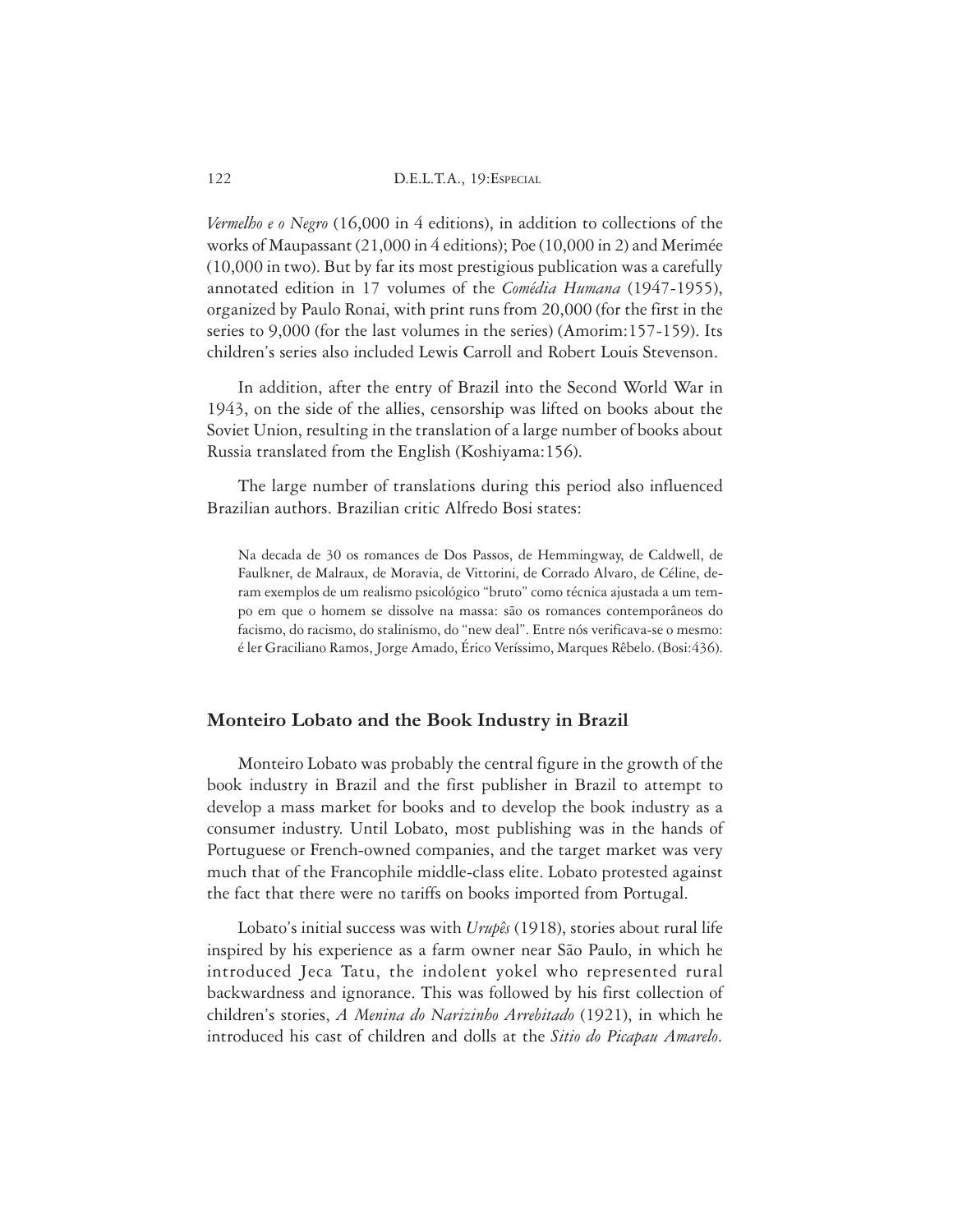The success of both books was phenomenal and in many ways started the mass market book industry in Brazil. *Urupês* went into five editions, and the first edition of *Narizinho* sold 50,500 copies, 30,000 of which were distributed to schools in the state of São Paulo. By 1920 more than half of all the literary works published in Brazil were published by Monteiro Lobato e Cia., and in 1941, a quarter of all books published in Brazil were produced by Lobato's Companhia Editora Nacional, founded after Monteiro Lobato e Cia. went bankrupt. Lobato was a major public figure in Brazil from 1918 to 1927 as, in addition to the success of these two books, he wrote a regular column for the influential newspaper *O Estado de São Paulo*, and bought the middle-brow journal, *Revista do Brasil.*

Lobato believed that a growing book industry would greatly aid Brazilian development, "Um país se faz com homens e livros" (Koshiyama:99; Amorim:44). People act through knowing the human experience of other people, which is found in the means of communication, especially books, and then acting on it.

But despite this exaltation of the book, Lobato had a hard-headed commercial attitude to selling books, which he saw as commercial objects which could be sold just as other goods were, in a variety of sales points: "livro não é gênero de primeira necessidade... é sobremesa: tem que ser posto embaixo do nariz do freguês, para provocar-lhe a gulodice" (in Koshiyama:72); He managed to increase the sales points for his works from 40, the total number of bookshops in Brazil, to 1,200, including chemist's and butcher's shops. He innovated in terms of the visual presentation of the book, and was responsible for much more attractive covers than the dull yellow featureless covers which followed the French imports.

Lobato stressed the importance that Brazil should give to its own culture. He was always against following the dominant Francophile culture, copying the latest Parisian fashions in art, music and literature. He wanted to open Brazil out to German, Russian, Scandinavian and Anglo-American literatures, and he translated and adapted such works as *Peter Pan*, *Alice in Wonderland, Robinson Crusoe, Tom Sawyer, Huckleberry Finn* and *Gulliver's Travels*. Lobato's Companhia Editora Nacional, opened in 1925 after the bankruptcy of Monteiro Lobato e Cia., which over-invested in printing presses, also published Conan Doyle, Eleanor H. Porter, Hemmingway,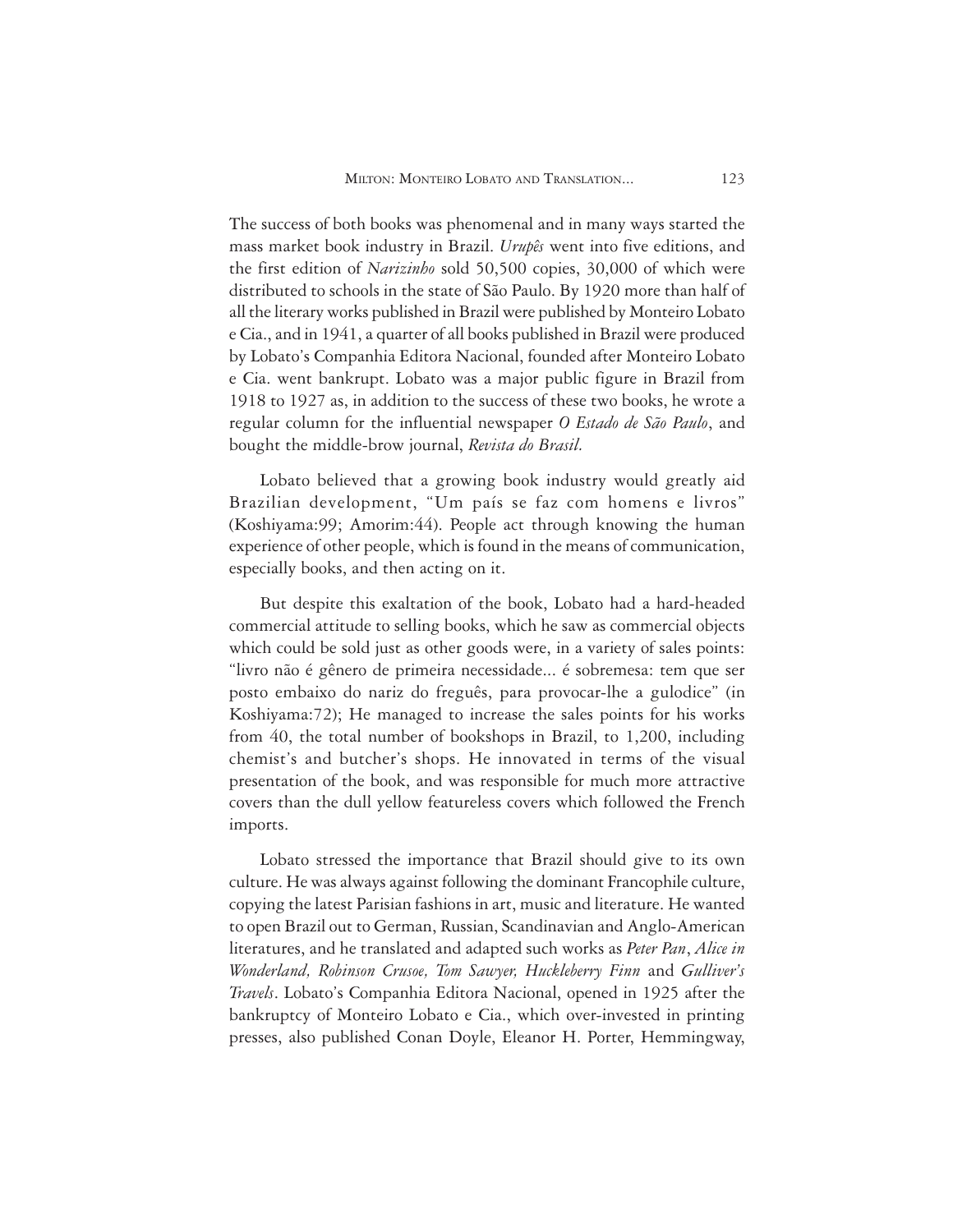H. G. Wells, Melville, Jack London, Steinbeck and Kipling. Thus Lobato helped to initiate a movement towards the importation of works written originally in English, which would continue right up until the Second World War, when English finally ousted French as the major foreign language studied and spoken in Brazil. His publishing companies also published unknown authors, thus democratizing access to the publishing industry. Getting published had usually meant the need for influence of friends in high places or money.

Economic factors were all-important for the development of a national book industry. In 1918 Lobato criticized lowering the tariffs on imported books and placing high tariffs on imported paper and printing presses, as this would strangle the book industry in Brazil as books in Portuguese produced outside Brazil would compete favorably with their Brazilian counterparts, which used taxed imported paper. Books in Portuguese were even printed in non-Portuguese speaking countries, as in the case of the adapted version of José de Alencar's *O Guarani*, published by Casa Bietti, Milan (Koshiyama:78).

In this struggle he faced the lobby of the well-organized paper industry, who were naturally against lowering tariffs on imported paper, but whose products were expensive and of low quality, thus resulting in costly books printed on poor quality paper. In the 1930s, with tariffs on imported paper high, Lobato was a lone voice protesting against these tariffs, which were only lowered after the fall of Getúlio Vargas' nationalist government in 1946.

Lobato believed that Brazil should look to the interior, its own folklore and own traditional myths. But the interior of Brazil needed reawakening. Lobato, always the practical man, encouraged vaccination campaigns and improvements in basic sanitary conditions. The government needed to stimulate investment in the interior, and the country people themselves suffer from indolence, characterized in his picture of the idle yokel, Jeca Tatu, who is in total contrast to the idealized rural figures found in the works of José de Alencar.

From 1927 to 1931 Lobato was commercial attaché for the Brazilian government in the US and was greatly impressed by American economic organization and efficiency. The way in which the US had taken advantage of its mineral wealth, particularly iron ore, coal and oil, showed Lobato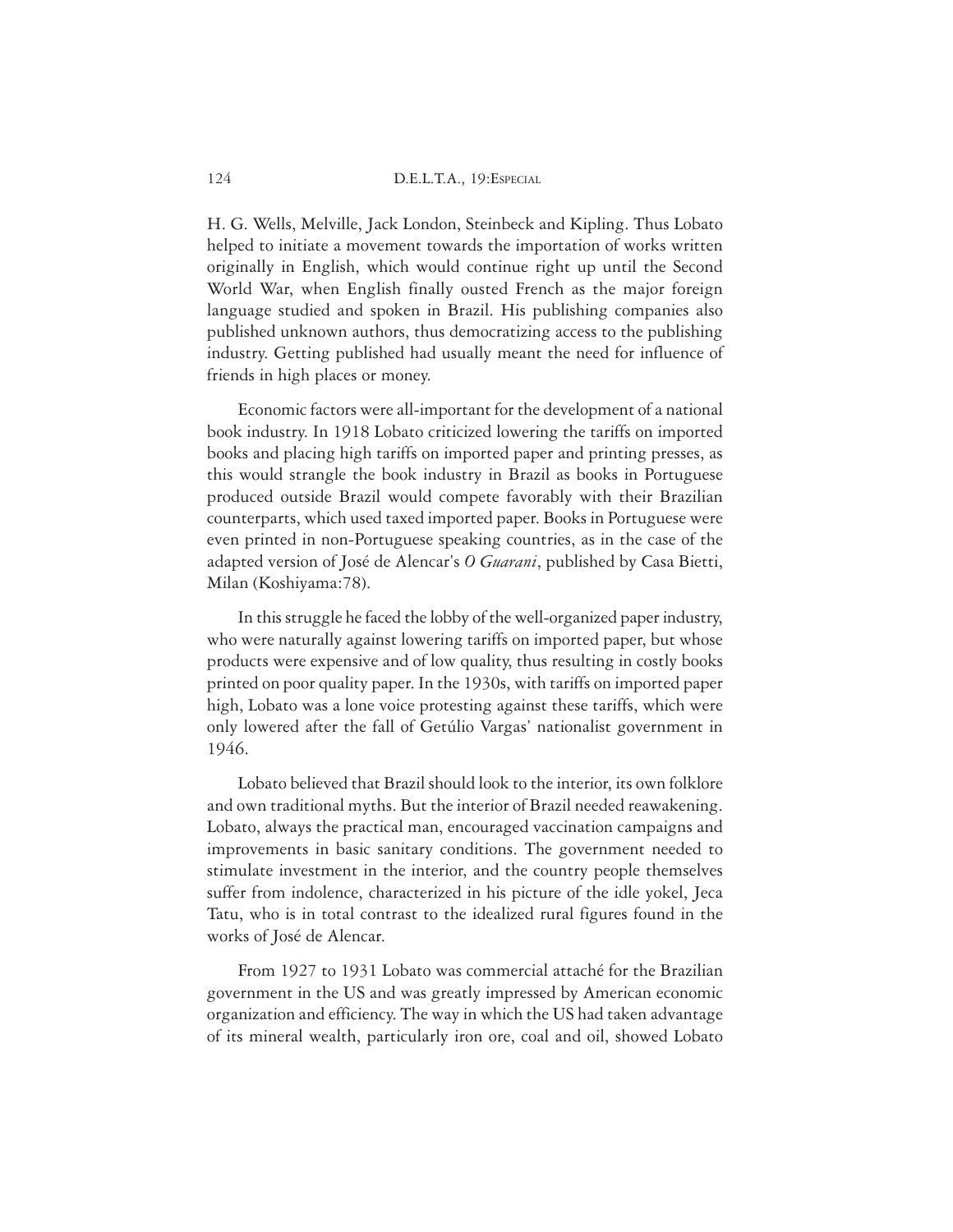what Brazil might be capable of if the country took the correct steps, and developed its own oil industry, rather than leaving it at the mercy of the trusts, especially the Standard Oil Corporation. On his return from the US, Lobato invested all his efforts and capital in oil prospecting in Brazil. However, these plans were foiled by the onset of the *Estado Novo* in 1937, when all prospecting plans were centralized and placed under the control of the government, and Lobato's financial losses were considerable.

All the children's literature which was available in Brazil when Lobato began writing was written in the Portuguese of Portugal, and the desire to provide stories his own and other Brazilian children could read stimulated Lobato to write texts for his own and all other Brazilian children. Lobato believed in developing the Brazilian language, and that after 400 years of subservience to Portugal, it was now time to definitively break away from Lisbon and develop a separate Brazilian language.

In a 1921 letter he mentions his plans to produce a series of books for children "with more lightness and wit" (Vieira:146) than the previously published stories organized by Jansen Muller, which he would rework and "improve". Lobato was puzzled by the language used in the Brazilian translations published by the French-owned house, Garnier, and remarked "Temos que refazer tudo isso - abrasileirar a linguagem" (Koshiyama:88), and he recommended that the translator Godofredo Rangel took the liberty of improving the original where necessary. Thus Lobato's translation technique is one of adaptation, using a more simplified language, which could immediately be understood by children, Lobato's target audience.

Lobato's children's books also introduce certain colloquialisms which were somewhat daring for the time. Examples in *Peter Pan* are "gabolice", "prosa", and "mangar", and, in other works, "danada", "diaba", "macaca", "fedorento", "focinho", "berrou", terms which perhaps today are mild, but which were more daring in the more polite age Lobato was writing in (Carvalheiro:208). Their style privileges communication and was attacked by conservative critics. Lobato was in favor of a spelling reform. Emília even crosses out the extra "useless" "a" in Cervantes name, "Miguel de Cervantes Saavedra" in the Translation of *Don Quijote* the children and dolls find in the library.

Lobato made a large number of translations, which, after his losses on the Wall St. crash of 1929 and the in ill-fated attempt to prospect for oil in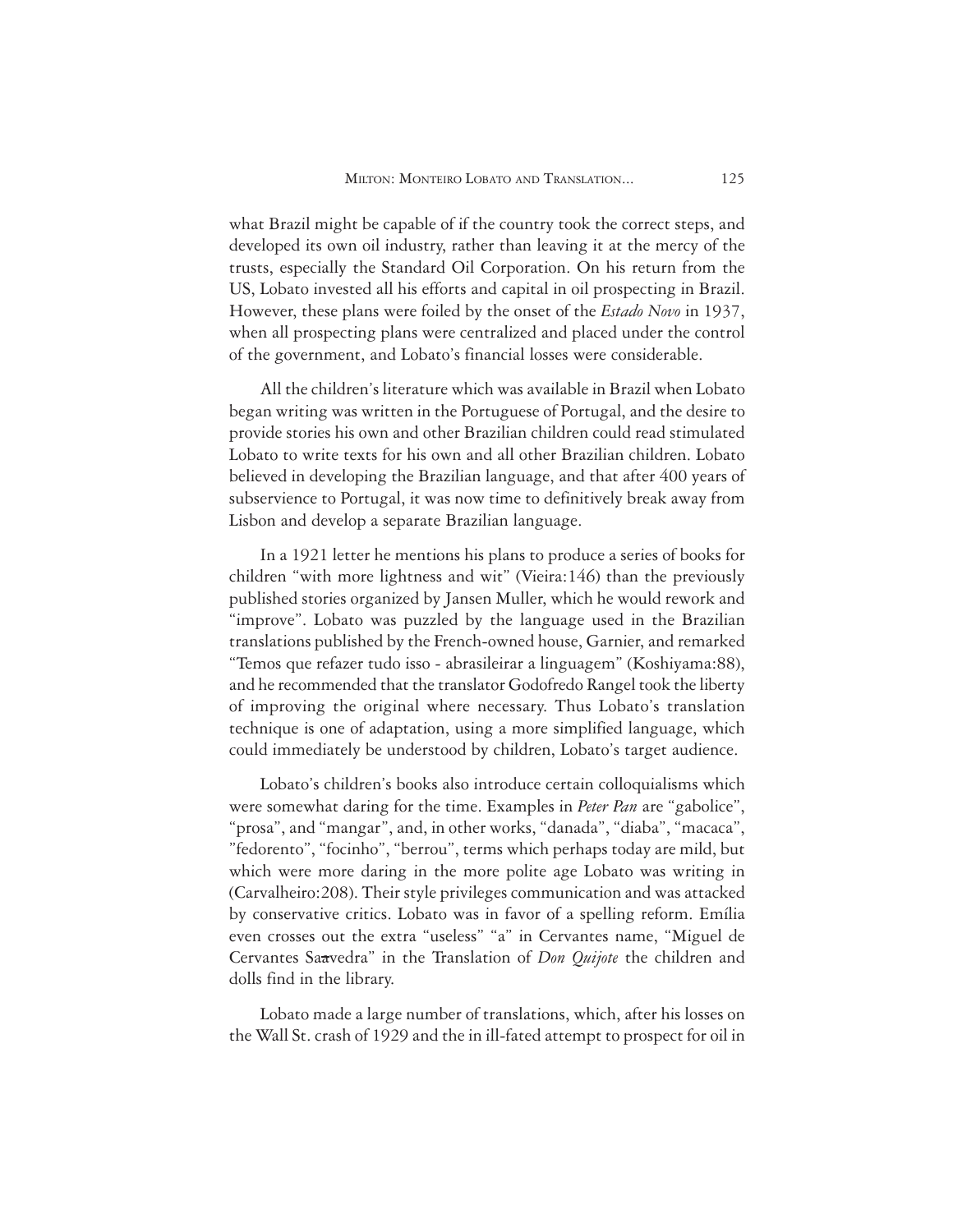Brazil, became his major source of income. Amongst others, he translated the works of Conan Doyle, H. G. Wells, Edgar Rice Burroughs, Lewis Carroll, Will Durant, Mark Twain, Kipling, the Grimm brothers and Hans Christian Andersen. Many of the translations show signs that they were rushed and compare badly with his more careful adaptations of *Don Quijote* and *Peter Pan*.

*D. Quixote das Crianças* clearly shows his adaptation technique: the naughty rag doll, Lobato's alter ego, takes a thick book off the shelf, a Portuguese translation of *Don Quijote*, which Dona Benta begins reading to her grandchildren and the dolls. However, they and Dona Benta herself find the literary style turgid. After hearing "lança em cabido, adarga antiga, galgo corredor" (Lobato 1957:16), Emília, who, like Lobato, is against everything which is old-fashioned and backward, fails to understand anything, loses interest and is ready to go off and play hide and seek and Dona Benta herself retells the story to the children. This retelling and adaptation also takes place with *Peter Pan*, while *Robinson Crusoe* (1930), *Gulliver's Travels* (1937), *Alice no País das Maravilhas* and *Alice no País do Espelho* are adapted with no interventions. Near the end of *D. Quixote das Crianças*, Pedrinho asks whether Dona Benta is telling all the story or just parts, and Dona Benta replies that only mature people should attempt to read the whole work, and that only what will entertain children's imagination should be included in such versions (Lobato 1957:152). "Literary" qualities have no place in a work for children, whose imaginations should be stimulated by fluent easy language. In a 1943 letter, Lobato describes the difficulties he had to

"extirpar a "literatura" de meus livros infantis. A cada revisão nova mato, como quem mata pulgas, todas as literaturas que ainda as estragam. O último submetido a tratamento foram *As Fábulas*. Como achei pedante e requintado! De lá raspei quase um quilo de "literatura" e mesmo assim ficou alguma..." (in Abramovich:152)

In *Peter Pan* and *Don Quixote das Crianças* this intimate contact with the story is emphasized through the interaction the listens have with the story and the characters. Lobato uses the technique of Sherazade, with Dona Benta interrupting the story every night at nine o'clock, bedtime, and promising more entertainment for the next evening. The listeners get caught up with the stories: In *Peter Pan*, Emília, the naughty doll, makes a hook to put on her hand. In *Don Quixote das Crianças*, she dresses up as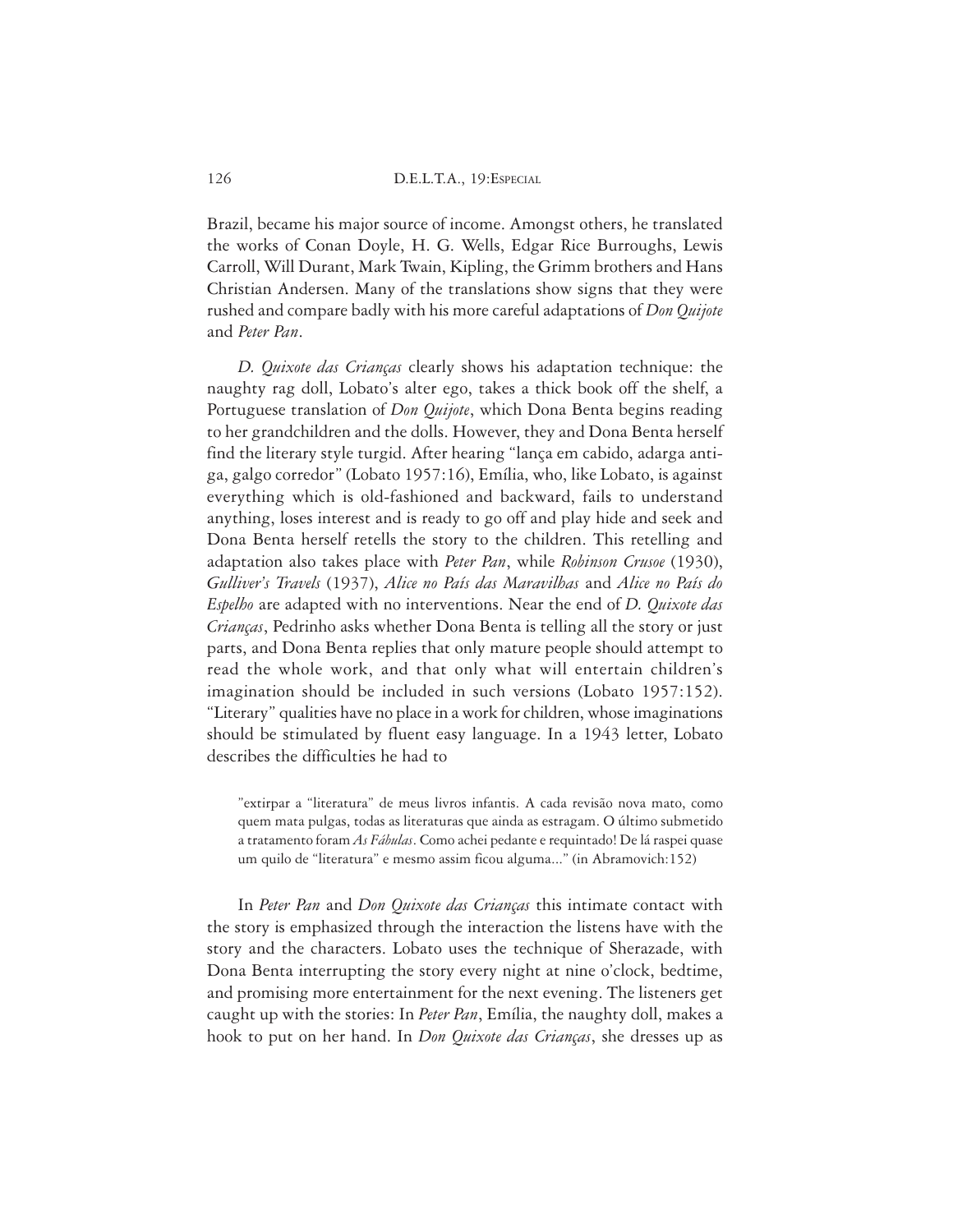Don Quijote, and attacks the hens and the cook, saying she is the giant Freston; Dona Benta's grandson Pedrinho, Lobato's other alter ego, gets involved in books in the same way as Don Quijoje does. After reading the history of Charlemagne, he says that Roldan became incarnated in him as he got an old sword, went to the corn plantation, and, thinking the corn plants are 300,000 moors, cut them all down (Lobato 1957:94-95).

Lobato's work is overtly didactic as he is always placing his pet themes in the middle of the story. One of the most prominent is that of expanding the book market. At the beginning of *Peter Pan*, the children, Pedrinho and Narizinho, and the doll, Emília, having heard about Peter Pan in *As Reinações de Narizinho*, ask their grandmother, Dona Benta, who Peter Pan is. As Dona Benta doesn't know, she writes to a bookshop in São Paulo, which sends her Barrie's work in English, Lobato thus inserting a free advertisement for mail orders for book shops, and then she retells the story to the children and dolls in Portuguese, thus re-enacting in the book the situation of an oral retelling. Pedrinho has also inherited Lobato's entrepreneurial spirit as he intends to set up a toy factory when he grows up, and intends to market a variety of dolls, including copies of those at the Sitio do Picapau Amarelo (Lobato 1971:12).

Lobato introduces vocabulary extension exercises as Dona Benta explains "pigmento" (*ibid*:22), "cinegética" [related to hunting] (*ibid*:60), "excêntrico" (*ibid*:85), the use of "líquido" in "uma questão líquida" (*ibid*:59), and "interpolada" (Lobato 1957:190). References to Marie Antoinette (Lobato 1971:30), the etymology of the name of Captain Hook's ship, "Hiena dos Mares" ["Hyena of the Seas"] (:75), the background to Cervantes writing *Don Quijote* (Lobato 1971:18), the fact that barbers used to work as surgeons (Lobato 1957:100), the explanation of stalactites and stalagmites (Lobato 1971:59), the different formats of books: "folio", "in oitavo", etc. (Lobato 1957:152-3) also broaden the general knowledge of the reader.

Narizinho says she enjoys *Peter Pan* because it is a modern story, funnier and so different to the traditional stories of Grimm, Andersen, Perrault, with their never-ending succession of kings, queens, princes, princesses and fairies, thus reflecting Lobato's attempts to renovate Brazilian children's literature (Lobato 1971:28).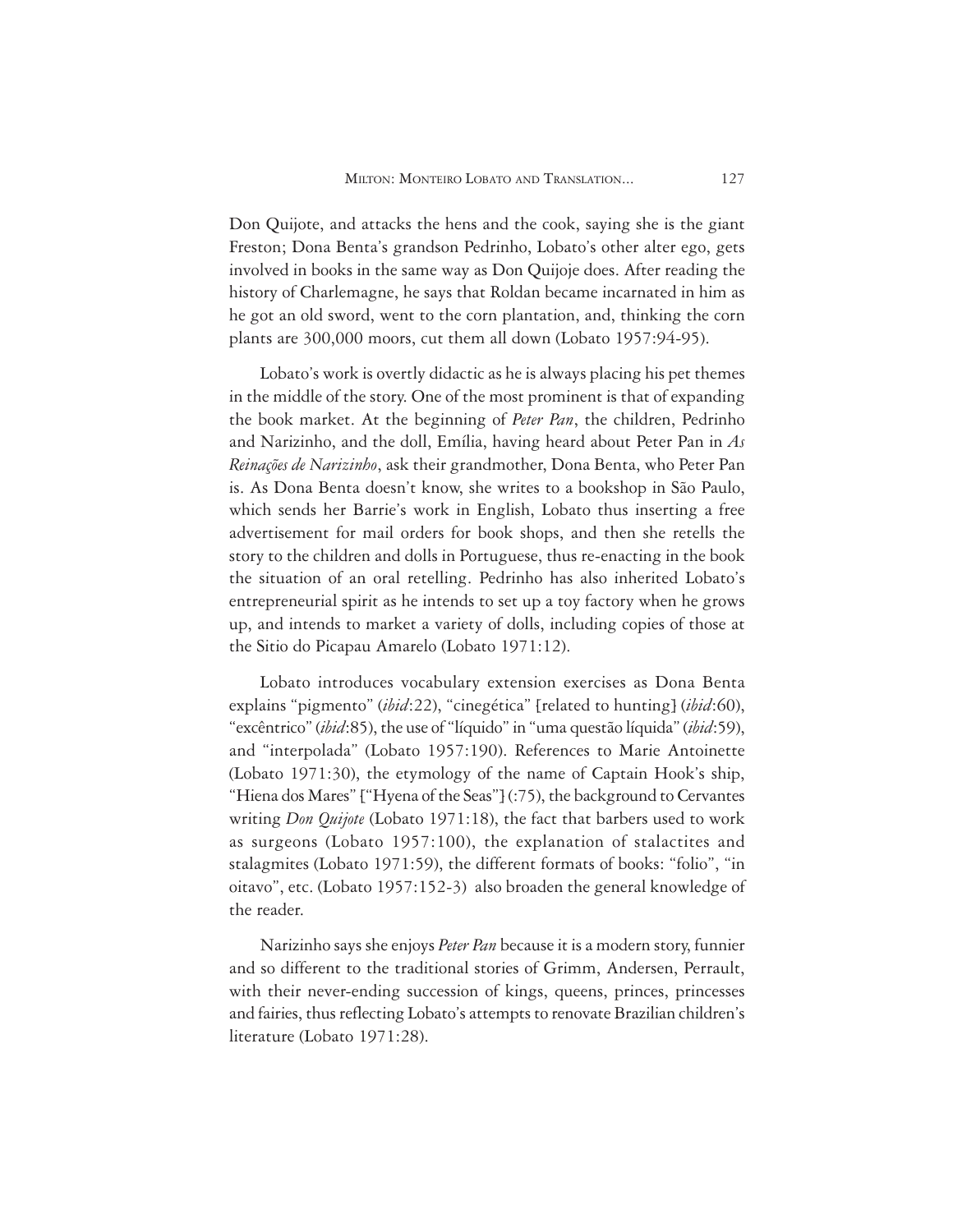Lobato was a *persona non grata* for the *Estado Novo* nationalist government of Getulio Vargas, who despised Lobato for his internationalism, his constant negative comparisons of Brazil to the US, and his continual meddling. In March 1941 Lobato was accused of sending an insulting letter to dictator Getúlio Vargas, the President of the Republic and the General Gois Monteiro, and was imprisoned for six months, of which he served three, despite considerable protest from intellectuals against his imprisonment.

Lobato's *Peter Pan* suffered considerable political problems. In June 1941, a São Paulo state public prosecutor, with the rather significant name of Dr. Clóvis Kruel de Morais, reported to the Tribunal de Segurança Nacional in favor of prohibiting the distribution of *Peter Pan* as it would give children the wrong opinion of the government of Brazil and an impression that Brazil was an inferior country to Britain.

When the narrator, Dona Benta, compares Brazilian children to English children, she says that, unlike Brazilian children, all English children have a special room of their own, a nursery, which will be full of toys, have special furniture and wallpaper. By contrast, the room of the Brazilian child will be "um quarto qualquer e por isso não tem nome especial" (Lobato 1971:12), thus demonstrating the inferiority of living conditions of Brazilian children. Likewise, he compares heating systems. In forward-looking cold countries all houses have central heating, and not an open hearth. Although central heating is not needed in Brazil, it is clearly linked to the "países atrasados" (:59-60).

A further passage in which Lobato betrays Brazil is when Emília asks whether English children play with a "boi de xuxu" a toy animal made by sticking pieces of wood into a vegetable, common in country areas in Brazil where children had to improvise toys out of odds and ends. One of the main characters of Lobato's children's stories is the doll Visconde, who is made from an old shuck of corn (:12). Dona Benta replies that English children are very spoilt and are given the toys they want, and that they are not incredibly expensive, as they are in Brazil. High-quality German toys made in Nuremberg are also praised. Whereas, in Brazil, the toy industry is only just beginning. Of course, here, as in the section quoted, Lobato is inserting his opinions against economic protectionism, followed by Getúlio Vargas' *Estado Novo* government. Another report for the Tribunal de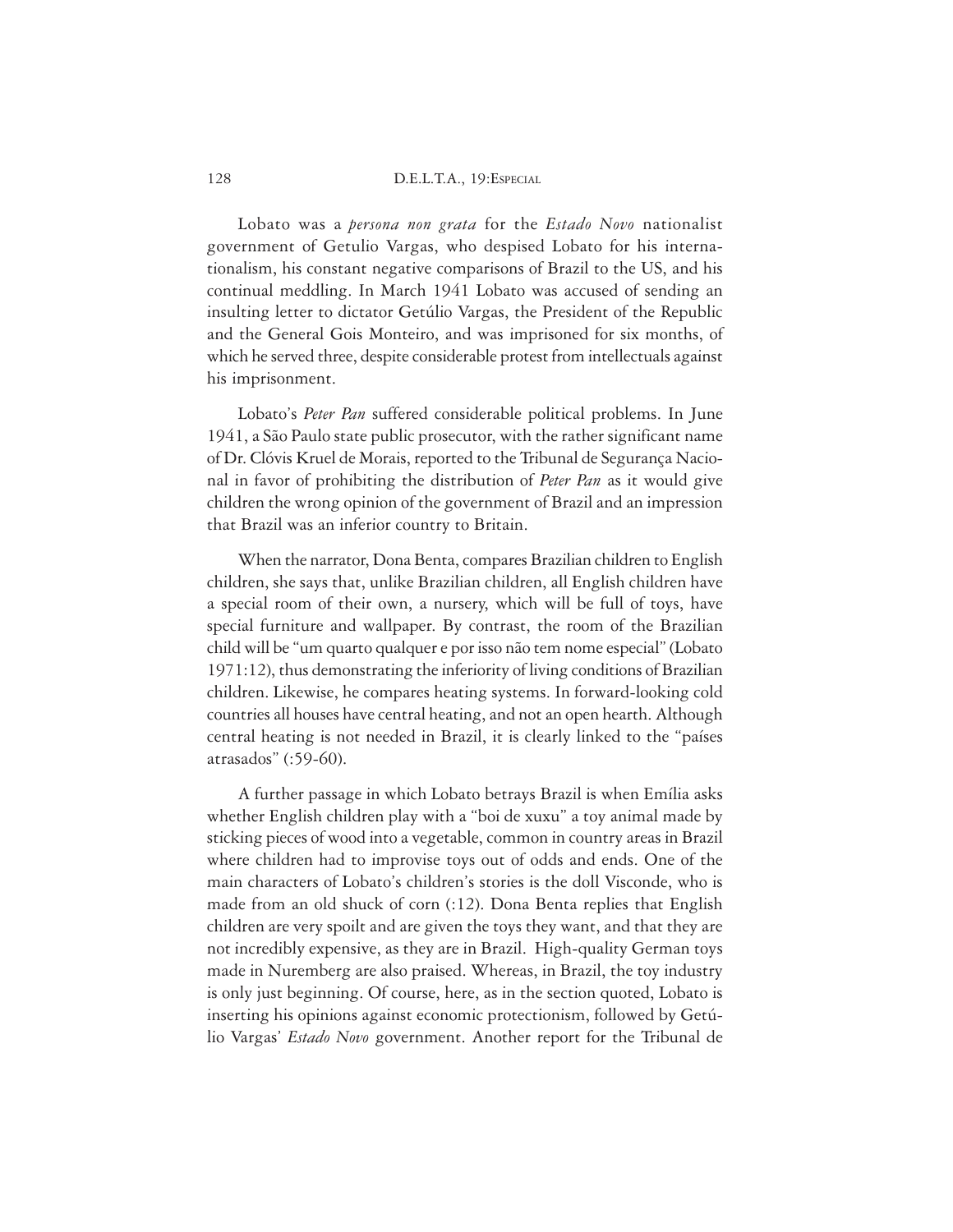Segurança Nacional, made by Tupy Caldas, accused Lobato's works of being excessively materialistic, and lacking and kind of spiritualism, and that they should be banned as they were dangerous to the national educational programmed and they failed to contribute to the formation of a "juventude patriótica, continuadora da tradição cristã, unificadora da Pátria". Vargas himself, aware of the possible role which books could play, underlined this very danger:

Todo e qualquer escrito capaz de desvirtuar esse programa é perigoso para o futuro da nacionalidade. O nosso mal até aqui foi justamente dar liberdade excessiva aos escritores, quando é o livro o mais forte veículo de educação. (in Carneiro 1997:76)

Both Peter Pan and Don Quijote can be seen as anarchistic figures, failing to respect authority. Pedrinho says of Don Quijote: "-O que eu gosto em D. Quixote- observou Pedrinho, é que êle não respeita cara. Mêdo não é com ele. Seja clérigo, seja moinho de vento, seja arrieiro, êle vai de lança e espada em cima, como se fôssem carneiros" (Lobato 1957:91). Lobato's anti-clericalism was not surprisingly unpopular with the rightwing of the Catholic Church, whose views can be seen in Pe. Sales Brasil's *A Literatura Infantil de Monteiro Lobato ou Comunismo para Crianças*, in which he accused Lobato of encouraging the Communist revolution, bad manners within the family, the right to private property, and atheism.

As a result of the instructions given by the Tribunal de Segurança Nacional, the São Paulo Department of Social and Political Order (DEOPS) apprehended and confiscated all the copies of *Peter Pan* it could find in the state of São Paulo.

# **Lobato, Anthropophagy and Political Translations**

In Lobato's adaptations we see a very important way in which a developing nation like Brazil will use original works from the First World. Lobato adapts the original stories, he changes the original emphasis; in *Don Quixote das Crianças* he "translates" the original difficult Portuguese into a much simpler and more readable language. Today, he says "usamos a linguagem a mais simplificada possível, como a de Machado de Assis, que é o nosso grande mestre". By contrast, Portuguese classical writers used a much richer language and more complex constructions (Lobato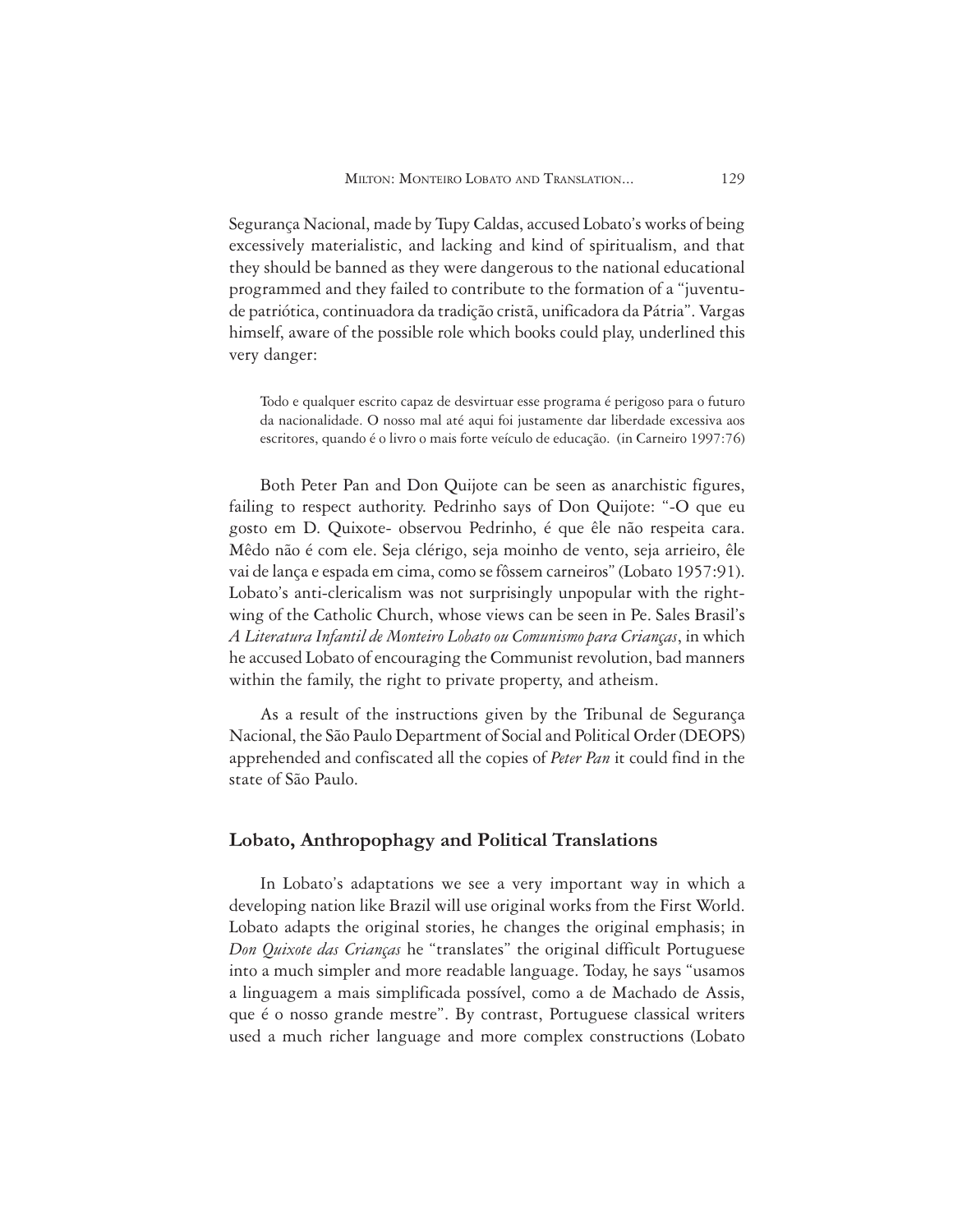1957:190-1). In *Peter Pan* Lobato makes comparisons with the Brazilian reality, as, for example, when the North American redskins are compared to Brazilian Indians and comparing them to the *caboclos* (half-Indians).

In 1928 Oswald de Andrade published the *Manifesto Antropofágico*, in which he presented the image of the Brazilian cannibal, who would "devour" the enemy, so he could take over his soul. Thus the Brazilian writer like the cannibal, would not take in the foreign influence in a passive way, but rather by transforming it into something new. The original will be actively swallowed and reproduced in a different form.

Adriana Vieria compares Lobato to Haroldo and Augusto de Campos (Vieira:153). Though Lobato is adapting popular literature within a commercial setting, and the Campos brothers are translating much more erudite non-commercial literature, Vieira believes that both Lobato and the Campos brothers use the original text in an anthropophological way, adapting the original and putting their own mark on it.

I would like to link this concept with the ideas on emancipatory translation described by Maria Tymoczko, based on her analysis of the way in which translations of the legend of Cú Chuliann was used by the movement of Irish nationalism at the end of the 19th century and the first twenty years of the  $20<sup>th</sup>$  century. She makes the following propositions for the use of translation for political engagement.

Firstly, texts must be chose for translation with political goals in view, and, if need be, there must be a willingness to manipulate the texts in translation, so as to adapt and subordinate the texts to political aims and agendas. The intent to transmit the texts closely, in and for them selves, must in many cases – perhaps even most – be abandoned. It is important to flag this point for this type of radical manipulation is usually inimical to most people whose primary orientation is to the integrity of texts *per se*.

Secondly, translators should be ingenious and varied in their approach to translation. No single translation approach or strategy is likely to suffice - whether it is literal or free, "domesticating "or 'foreignizing'. Instead, as the Irish translators show, multiple strategies should be deployed and maximum tactical flexibility maintained, so as to respond to the immediate cultural context most effectively. It may even be desirable, as in the Irish case, to have multiple and complementary representations of the same set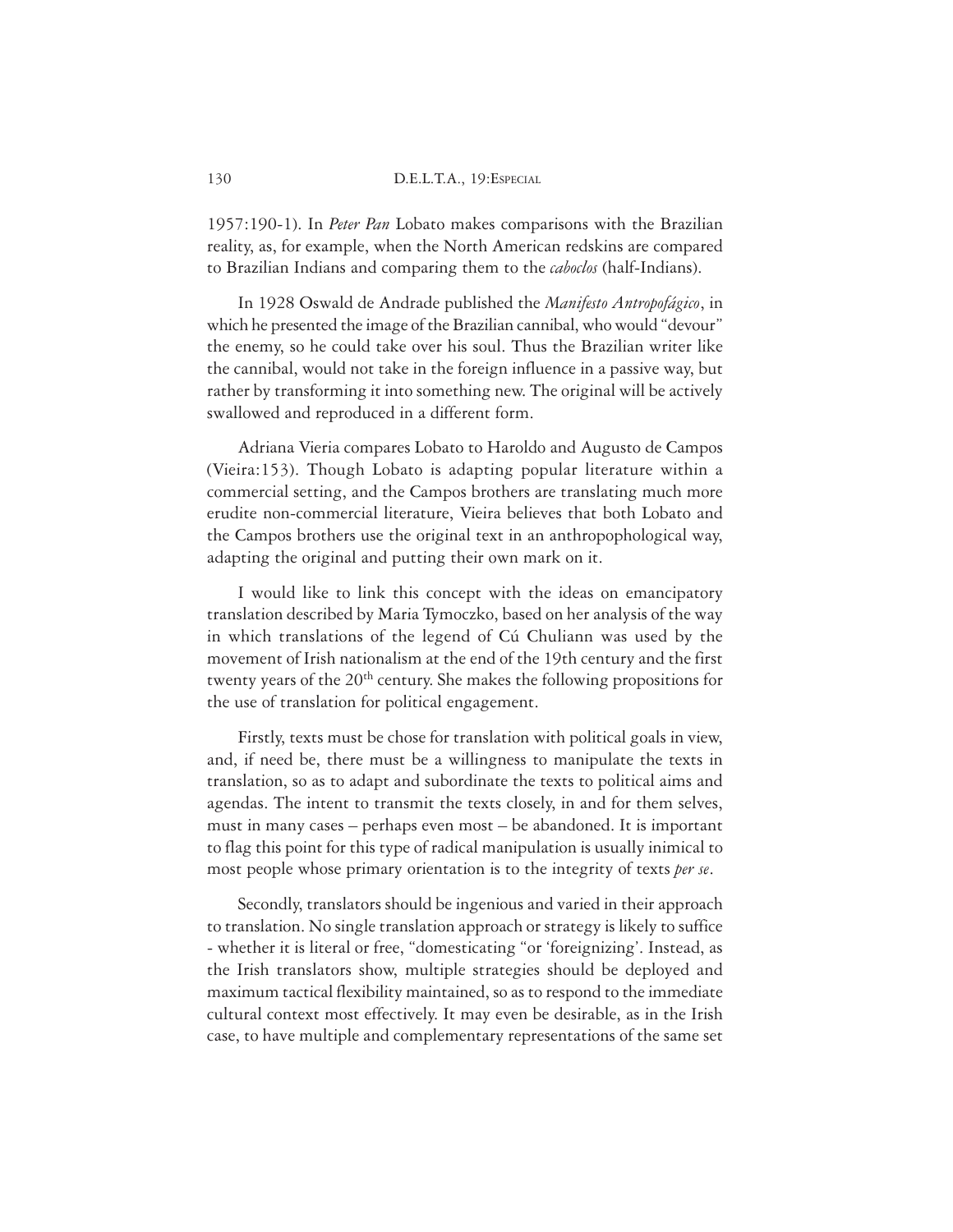of texts. Trying to prescribe a single translation strategy is like trying to prescribe a single strategy for effective guerrilla warfare. What is required instead is a certain opportunistic vitality that seizes upon immediate shortterm gains as the long-term goal remains in view. (Tymoczko 2000:41-42).

Her major study, *Translation in a Postcolonial Context* examines a number of translations and adaptations of the legend of *Taín Bó Cúailnge* (TBC), produced from 1878 to 1969. A large number of important literary figures, such as W. B. Yeats, Lady Gregory, and A. E. Yeats, were rewriting, adapting and manipulating Celtic legends, producing pseudotranslations, pretending they had made translations of Irish myths when they had actually written them themselves, in order to challenge the dominant systems based on English literary values. In such cases, there is often an invisible line between original work and translations. Both popularizing and scholarly translations of the TBC were produced: firstly a "vigorous tradition of literary translation" will provide reading texts for the general public, and "interpretative readings [...] to guide the specialists' understanding of the literary import of the same texts" (*ibid:*139).

Thus we find Lobato adapting, changing, altering, inserting elements into his translations in order to further his political agenda of making Brazil into a more modern, educated, lay, efficient and open nation.

> E-mail: jmilton@usp.br Recebido em abril de 2002

## **REFERENCES**

- ABRAMOVICH, Fanny. 1982. "Lobato de Todos Nós", in *Vozes do Tempo de Lobato*, ed. Paulo Dantas. São Paulo: Traço, 145-157.
- BOSI, Alfredo. 1972. *História Concisa da Literatura Brasileira*. São Paulo: Cultrix.
- BRASIL, (Pe.) Sales. 1957. *A Literatura Infantil de Monteiro Lobato ou Comunismo para Crianças*. Bahia: Aguiar & Souza.
- CARNEIRO, Maria Luiza Tucci Carneiro. 1997. *Livros Proibidos, idéias Malditas: O Deops e as Minorias Silenciadas*. São Paulo: Estação Liberdade.
- CARVALHEIRO, Edgard. 1982. "Lobato entre a Cruz e a espada: Defesa do seu Amigo e Biográfo", in *Vozes do Tempo de Lobato*, ed. Paulo Dantas. São Paulo: Traço, 207-213.